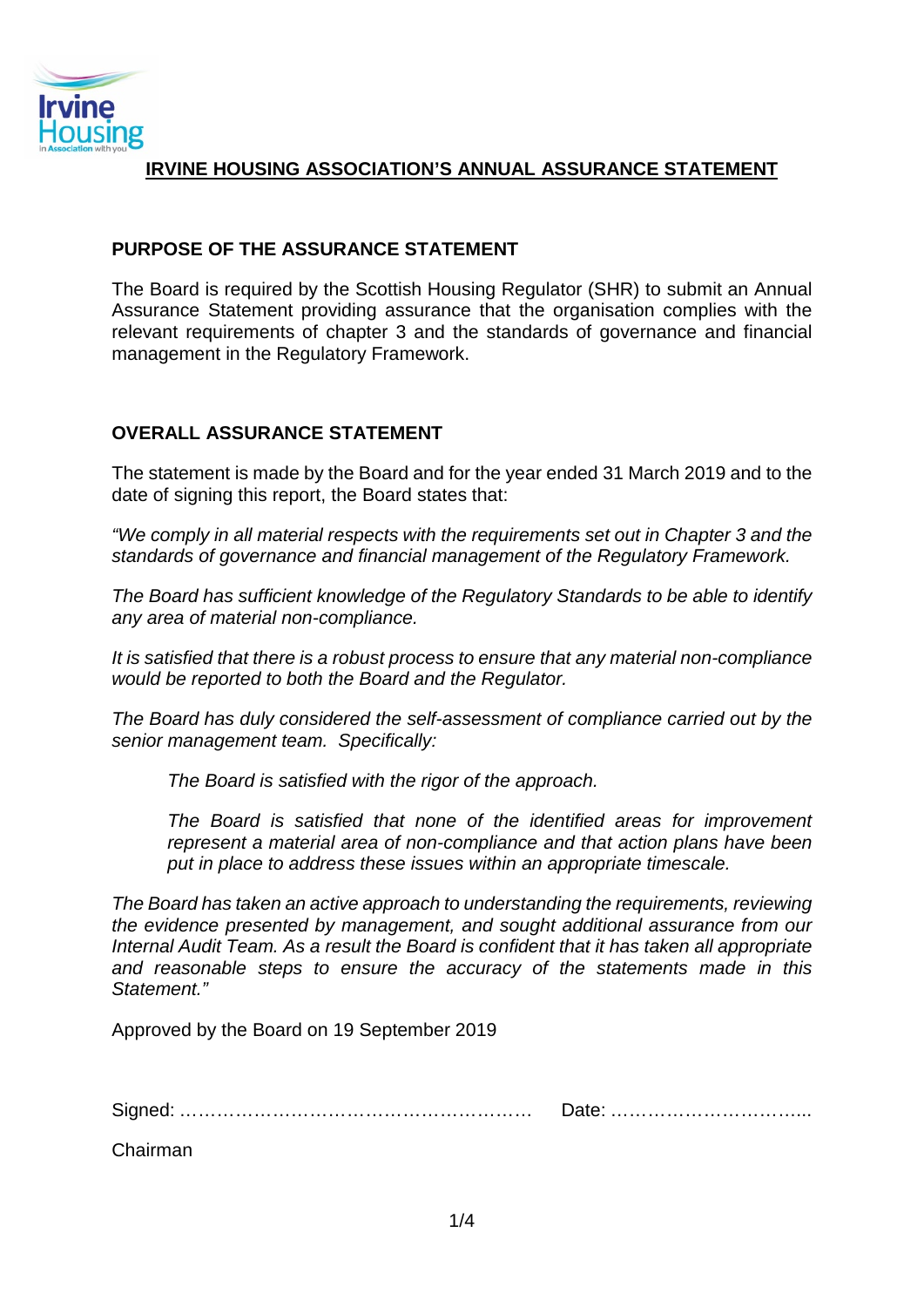

## **INTRODUCTION**

This is a new regulatory requirement and the year ended 31 March 2019 is the first year for which the assurance statement has been made.

This is statement by the Board and the conclusion is owned by the Board. In reaching this conclusion we have brought the Board's knowledge and experience to bear as well as reviewing the self-assessment of compliance done by the senior management team.

# **BOARD ASSESSMENT OF COMPLIANCE WITH THE REGULATORY STANDARDS**

## **Board knowledge of the Regulatory Standards**

The Board received regular briefings on the development of the Regulatory Framework during the consultation period. Subsequent to the issuing of the new Framework it was immediately made available to all Board Members and has been the subject of further briefing and regular updates at each Board meeting. Briefing notes and guidance by the SHR and professional trade bodies have also been circulated to Board Members. This has included the SFHA "Toolkit".

### **Process for identifying any material non-compliance**

No framework of control can guarantee that adverse events will never happen. Whether something is material or not will always be a judgement. In defining what is "material" we have been informed by guidance from the SHR which states that a material issue could:

- Seriously affect the interests and safety of tenants, people who are homeless or other service users.
- Threaten the stability, efficient running or viability of service delivery arrangements.
- Bring the landlord into disrepute, or raise public concern about the organisation of the social housing sector.
- Put at risk the good governance and financial health of the organisation.

The Board has established a comprehensive performance framework to hold the senior management team to account for the most fundamental areas of the organisation's activities. This includes regular Board reports covering:

- Financial performance including cash flow and compliance with loan covenants.
- Landlord safety responsibilities incorporating a comprehensive compliance dashboard.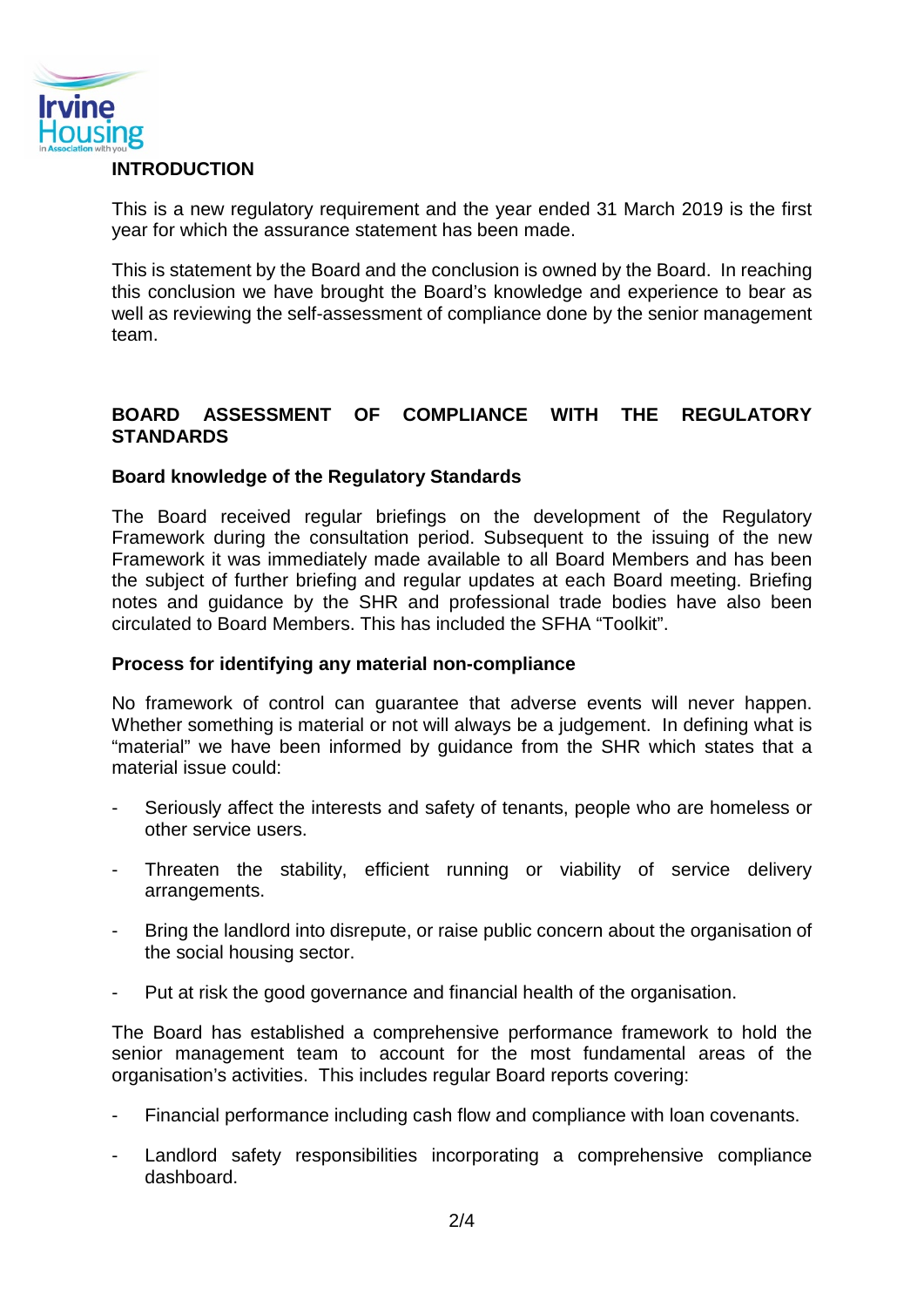

- Customer satisfaction including performance KPIs and complaints analysis.
- Risk both internal and from the external environment.
- Progress in delivering the Corporate Plan.

The Board is satisfied that adequate whistleblowing arrangements are in place to ensure that matters of concern to employees, customers or stakeholders can be brought to its attention.

No material areas of non-compliance have been identified in the year under review through these routine monitoring arrangements.

The Board is satisfied that there are robust arrangements to ensure that any adverse events which need to be reported to the Board are done so on a timely basis. We are developing a formalised procedure to ensure that any adverse events which need to be reported to the Regulator are identified and acted on.

## **Rigour of the self-assessment by the senior management team**

A detailed report on the self-assessment by the senior management team was considered by the Board on 19 September 2019. The Board is satisfied with the rigor of the approach which included:

- Reviewing the guidance and seeking informal soundings from the Regulator and from other housing providers.
- Carrying out a line by line assessment of compliance with each requirement of Chapter 3.
- Assembling and reviewing a body of evidence to support those assessments including relevant KPIs, Board reports and assurance reports.
- Seeking an early challenge from Riverside's Internal Audit team on the logic of the approach.

The focus of the management self-assessment in this first year was to obtain sufficient assurance about compliance with each of the Requirements. Looking forward to next year, it is proposed that early in the process the Audit and Risk Committee are tasked with determining areas of the Regulatory Requirements that should be subject to a more detailed examination and Internal Audit. As well as giving the Board further comfort, this is in line with our agenda of continuous improvement.

The Board asked Riverside's Internal Audit team to team to carry out a reality check of the assurance given to Board. The findings of their work were considered by the Board on 19 September 2019. Internal Audit's overall conclusion was that "The local management team applied a sensible and diligent methodology. The self-assessment conclusions were consistent with the evidence they collected and our own routine audit work and wider knowledge of the business"